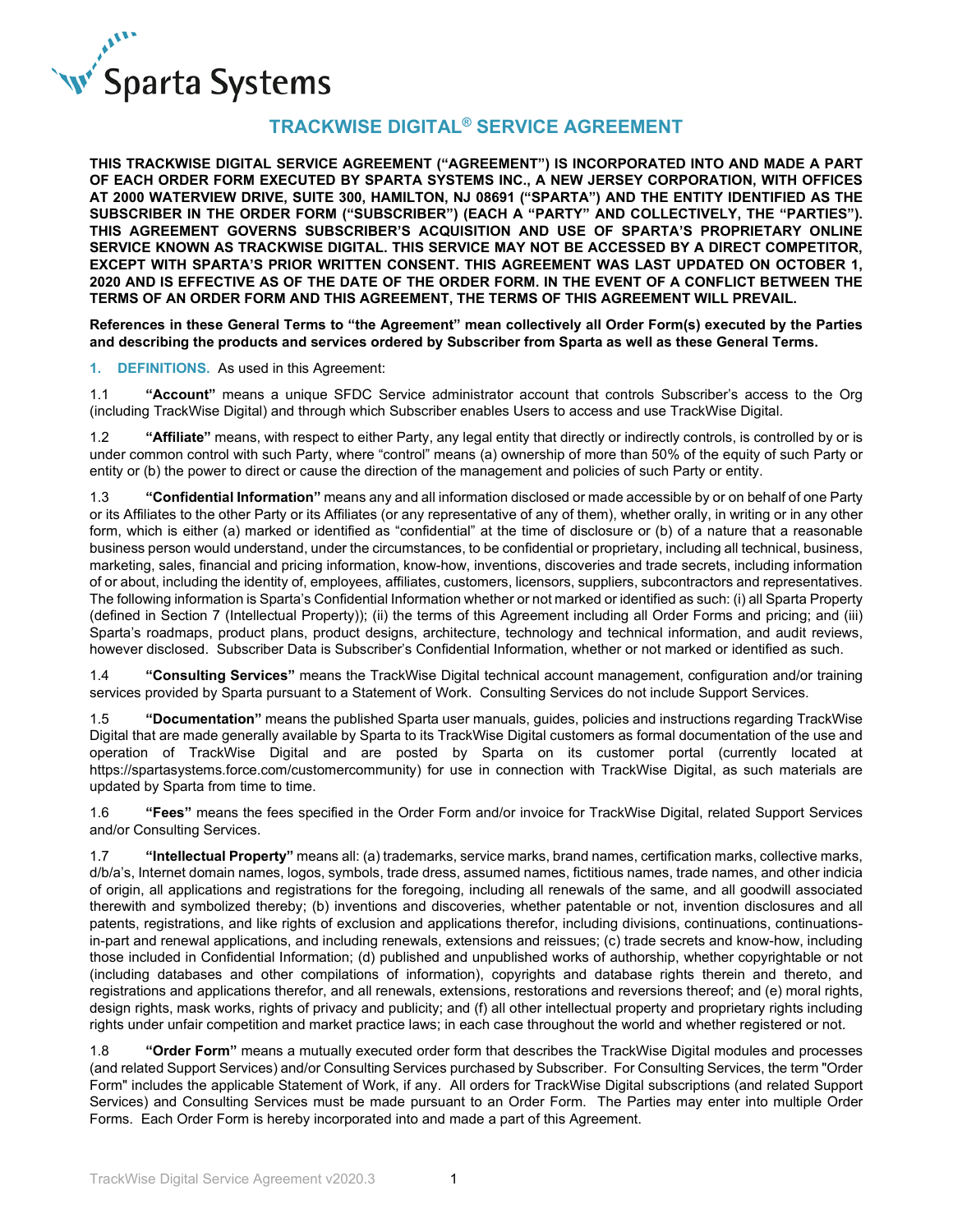1.9 **"Org"** means the unique identifier used by the SFDC Service to represent and contain Subscriber's end user portion of the SFDC Service, TrackWise Digital and Subscriber Data residing therein, and within which Sparta provisions TrackWise Digital for Subscriber hereunder. Subscriber acknowledges that Sparta has no access to the Org (including TrackWise Digital and Subscriber Data within the Org) after TrackWise Digital is provisioned by Sparta in the Org unless special access is enabled by Subscriber.

1.10 **"Privacy Policy"** means the practices set forth regarding Sparta's collection, use and disclosure of personal data currently located at https://www.spartasystems.com/legal/privacy-policy, as the same may be modified by Sparta from time to time to reflect the latest protocols on the data collected, used and disclosed by Sparta.

1.11 **"salesforce.com"** means salesforce.com, inc. or the applicable salesforce.com, inc. subsidiary.

1.12 **"SFDC Service"** means the online service provided by salesforce.com through Sparta to Subscriber in order to access and use TrackWise Digital.

1.13 **"Statement of Work"** or **"SOW"** means a statement of work for Consulting Services, signed by both Parties, setting forth the Consulting Services to be performed by Sparta as well as the corresponding Fees to be paid by Subscriber.

1.14 **"Subscriber Data"** means any data, information or materials uploaded by Subscriber to or retrieved by Subscriber from TrackWise Digital.

1.15 **"Support Services"** means the technical support services for TrackWise Digital set forth in the Sparta Subscription Care Support Policy, as updated by Sparta from time to time, currently located at https://www.spartasystems.com/legal (the **"Support Policy"**).

1.16 **"Term"** means the period beginning on the first day of the Initial Term (defined in Section 6.1 (Term)) and ending on the date that this Agreement terminates in accordance with the terms herein.

1.17 **"TrackWise Digital"** means Sparta's TrackWise Digital software-as-a-service modules and processes (including Releases thereto, as defined in the Support Policy) to which Subscriber actually purchases a subscription under one or more Order Forms.

1.18 **"User"** means any individual natural human being who is an active employee, consultant, contractor or agent of Subscriber (a) who is authorized by Subscriber to use TrackWise Digital solely on behalf of Subscriber for Subscriber's internal business purposes, (b) whom Subscriber has designated as a User of TrackWise Digital in accordance with Section 2.5 (Users) and (c) to whom Subscriber has supplied a single-user (i.e. named user) log-in account, user ID and password for TrackWise Digital.

Also, as used herein, the term "including" means "including but not limited to", the term "shall" means "is required to" and the term "hereunder" means under this Agreement.

## **2. TERMS OF ACCESS.**

2.1 **Grant of Right to Access and Use**. Subject to Subscriber's payment in full of the applicable Fees and to the terms and conditions of this Agreement and the applicable Order Forms, Sparta hereby grants Subscriber the limited, non-exclusive, non-transferable, non-assignable right to access and use, and to permit Users to access and use, TrackWise Digital for the term identified in the applicable Order Form and solely for the purpose of creating, updating, transmitting, storing and retrieving Subscriber Data, by up to the number and type of Users specified in the Order Form(s), for Subscriber's internal business purposes only, and in accordance with this Agreement and the Documentation. Subscriber shall use and permit use of TrackWise Digital only for the modules and processes purchased by Subscriber as reflected in an Order Form.

2.2 **Access and Use Restrictions**. Subscriber shall not, and shall not attempt to (and shall not assist, enable or permit Users or others to, or to attempt to), directly or indirectly:

(a) (i) reverse engineer, decompile, disassemble or otherwise attempt to discover or derive the source code or underlying ideas or algorithms of TrackWise Digital (unless and then only to the extent required to be permitted by applicable law); (ii) modify, copy, duplicate, translate, adapt or create derivative works of or based on TrackWise Digital or any portion thereof; (iii) rent, lease, license, sublicense, distribute, sell, resell, assign or otherwise transfer any rights to TrackWise Digital or any portion thereof; (iv) use or permit access to TrackWise Digital by any third party (other than Users as expressly permitted by this Agreement) or use TrackWise Digital for timesharing or service bureau purposes or otherwise for the benefit of a third party; (v) misappropriate TrackWise Digital or any portion thereof; (vi) access or use TrackWise Digital or information provided pursuant to any Consulting Service to create a competing product or service; (vii) perform or disclose any benchmark tests relating to TrackWise Digital; or (viii) remove, relocate, alter or obscure any trademark, copyright or other proprietary or restrictive marking or legend on TrackWise Digital or other materials delivered or made available by Sparta to Subscriber;

(b) (i) violate the security of TrackWise Digital, including attempting to probe, scan or test the security or vulnerability thereof, or breach any security or authentication measures, or otherwise avoid, bypass, remove, deactivate, impair, descramble or otherwise circumvent any technological measure; (ii) bypass or disable any protections that may be put in place against unlicensed use of TrackWise Digital, or otherwise gain access to or use any unauthorized portion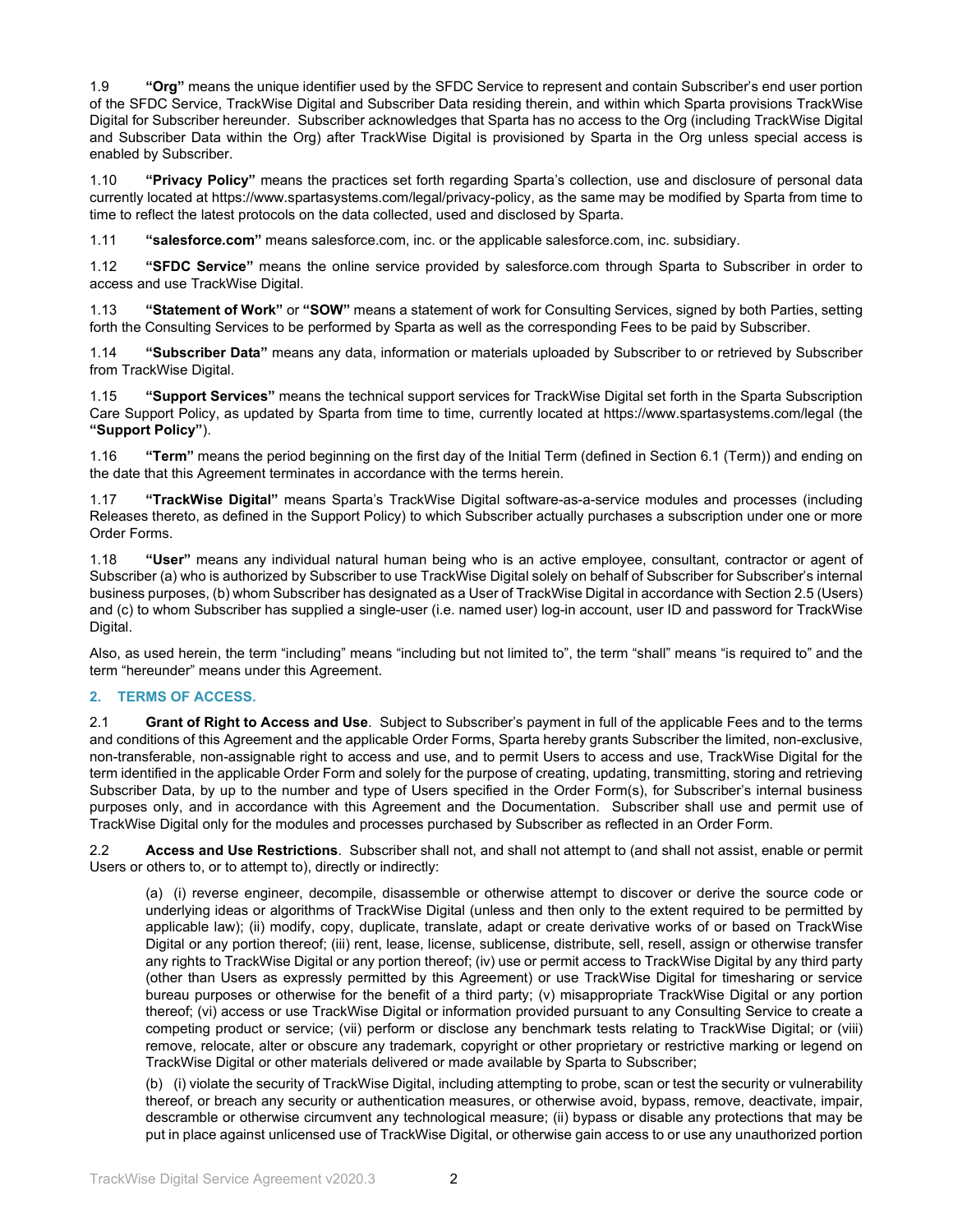of TrackWise Digital or gain unauthorized access to any related system, software, service or network or the data contained therein, or actually or effectively circumvent any contractual usage or other limit whether via automated means or otherwise; or (iii) use or access TrackWise Digital in any way that might interfere with, disrupt the integrity of or adversely affect the security, stability, performance or functions of TrackWise Digital;

(c) send automated queries of any kind to TrackWise Digital without the express, advance, written permission of Sparta, including using any software that sends queries to TrackWise Digital to determine how a website or web page "ranks" for various queries, "meta-searching" and performing "offline" searches on TrackWise Digital, or use manual or automated software, devices, scripts, robots, backdoors or other means or processes to access, "scrape," "crawl" or "spider" any web pages or other services offered at TrackWise Digital;

(d) upload to or use TrackWise Digital to store or transmit infringing, obscene, threatening, libelous or otherwise unlawful or tortious material, including material that is harmful to children or that violates third-party rights, or use TrackWise Digital for or in connection with any unlawful, harmful or fraudulent use or activities;

(e) upload to or use TrackWise Digital to store or transmit viruses, worms, time bombs, Trojan horses or other harmful or malicious code, files, scripts, agents or programs, or use TrackWise Digital in any way that disrupts or risks disrupting the overall performance and up-time of TrackWise Digital due to Subscriber's use of excessive storage capacity or bandwidth outside of the ordinary course of business, or otherwise use TrackWise Digital in any other manner that may cause Sparta to have legal liability or disrupt others' use of TrackWise Digital; or

(f) (i) use the Org for any purpose other than exclusively using TrackWise Digital; (ii) increase the number of custom objects within the Org other than those necessary to implement TrackWise Digital itself or as expressly permitted by the terms of a specific license as specified on an Order Form; (iii) access, distribute or use any customer relationship management functionality of the SFDC Service; or (iv) use TrackWise Digital in connection with or transfer any related subscriptions to another salesforce.com org.

As used in this Section 2.2, references to "TrackWise Digital" include any related system, software, service or network and data contained therein as well as the Documentation.

2.3 **Subscriber Responsibilities**. Subscriber is responsible for making all arrangements necessary for access to and use of TrackWise Digital via the internet (including obtaining and maintaining all computer hardware, software and telecommunications equipment needed to access and use TrackWise Digital via the internet) and any associated charges. TrackWise Digital is dependent on Subscriber's proper implementation, configuration and use of TrackWise Digital and proper use of the SFDC Service, the availability and performance of technology from third-party software and hardware vendors (including any salesforce.com AppExchange products and custom applications, Microsoft, Google and the providers of various internet browsers) and other factors outside of Sparta's control. Sparta has no control over, and is not liable for performance issues or downtime of TrackWise Digital to the extent caused by, any of the foregoing factors. Furthermore, if and to the extent Subscriber cannot for any reason access its Account, Sparta will be excused from any resulting nonperformance of TrackWise Digital.

2.4 **Subscriber Account**. Sparta will provide Subscriber an Account for managing, requesting access for and granting access to its Users. Subscriber shall use the Account only to configure and administer TrackWise Digital in support of Subscriber's permitted use of TrackWise Digital and in accordance with this Agreement and the Documentation.

2.5 **Users**. Subscriber shall designate the Users who will have access to TrackWise Digital through its Account and is responsible for activating and de-activating Users via its Account. The number and type of Users shall not exceed the number and type of Users specified in the Order Form(s). Each User must be identified by a unique email address and user name. Subscriber shall be solely responsible for the actions of a User relating to access and use of TrackWise Digital, for any noncompliance by any User with the terms of this Agreement (which shall constitute a breach of this Agreement by Subscriber), and for all activities that occur under its Account, without limitation. A User log-in account may not be shared or used by more than one User. User log-in accounts may only be reassigned to new Users who are replacing former Users who have terminated employment with Subscriber or otherwise permanently changed job status or function and no longer require use of TrackWise Digital. If a User is no longer authorized by Subscriber to access and use TrackWise Digital, Subscriber shall immediately disable such access.

2.6 **Passwords**. Subscriber and its Users are responsible for maintaining the confidentiality of all passwords and any other access controls within TrackWise Digital that are managed by Subscriber, and for ensuring that each password is used only by the assigned User. Sparta will have no liability for any loss or damage arising from Subscriber's or Users' failure to comply with the terms of this Agreement.

2.7 **Changes**. Sparta may change, update, alter and/or supplement all or any portion of TrackWise Digital and all or any portion of the information provided in connection therewith at its sole discretion and will provide commercially reasonable notice to Subscriber of any such material change. This Section 2.7 shall not be construed to limit Sparta's warranties under Section 9.2(a) below.

2.8 **Audit**. Subscriber acknowledges and agrees that salesforce.com may audit Subscriber's use of TrackWise Digital within the Org and provide the results of such audit to Sparta.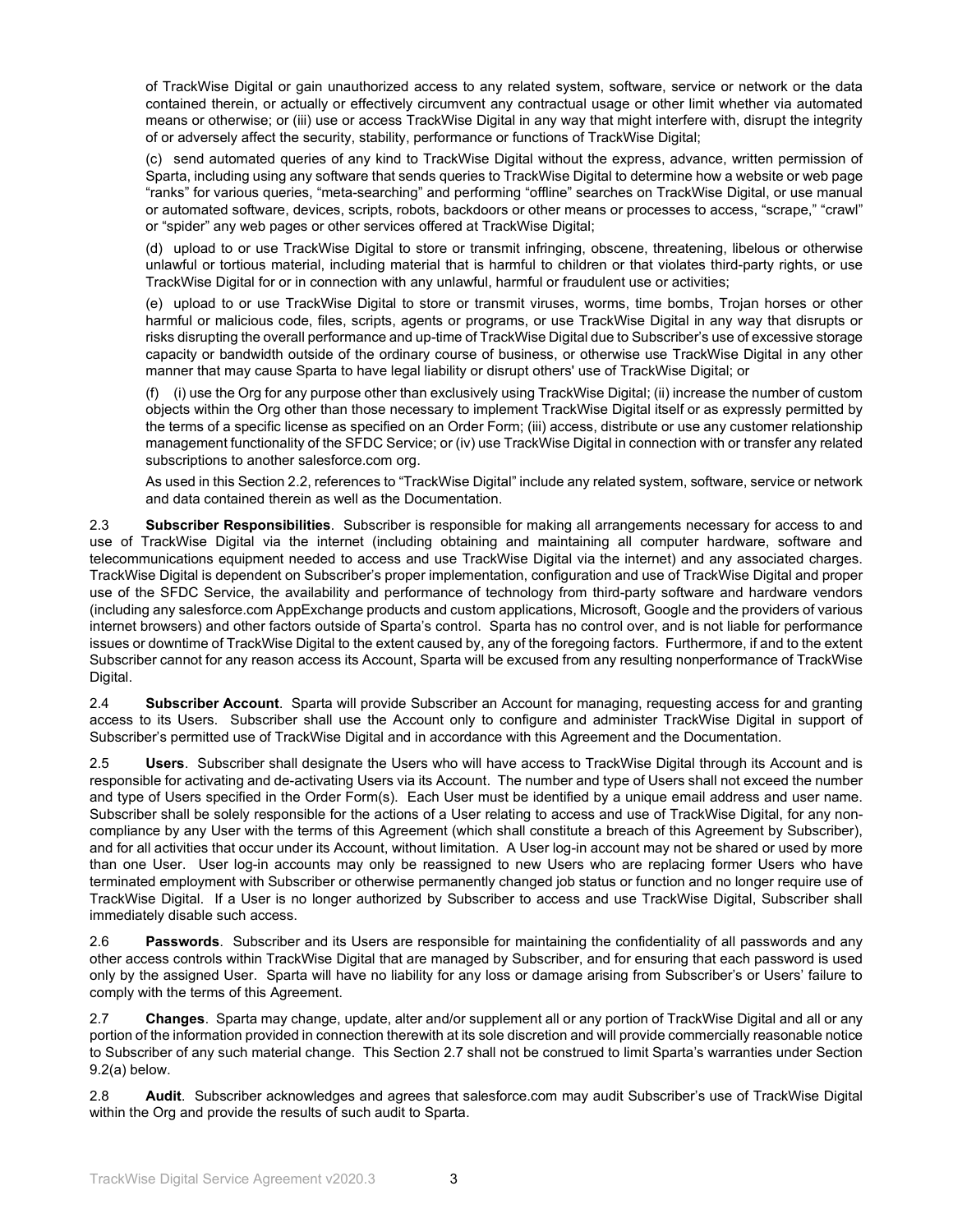2.9 **Affiliates**. During the Term, a Subscriber Affiliate may request that Sparta provision a separate unique Org for such Affiliate and purchase subscriptions to TrackWise Digital (and related Support Services) and Consulting Services from Sparta for such purpose by entering into an Order Form with Sparta that incorporates the terms and conditions of this Agreement in a manner that binds such purchasing Affiliate to the terms and conditions hereof.

**3. SUPPORT.** Subject to payment of the Fees set forth in the Order Form, Sparta will provide technical support services for TrackWise Digital as set forth in the Support Policy. Subscriber must contact Sparta (and not salesforce.com) for all Support Services.

## **4. CONSULTING SERVICES.**

4.1 **General**. Sparta will provide Subscriber with the requisite hours of Consulting Services identified within a Statement of Work. The Parties may choose to define a set of deliverables within a Statement of Work, provided that Sparta will not be obligated to provide Consulting Services beyond the total number of hours set forth in the Statement of Work.

4.2 **Fees and Expenses; Delays**. Sparta will invoice Subscriber on a monthly basis for all Consulting Services rendered and expenses incurred except as otherwise specified in the applicable Order Form. Subscriber shall reimburse Sparta for actual and verifiable out-of-pocket expenses (including travel and related expenses) reasonably incurred by Sparta in connection with any SOW. Sparta may charge for travel time at 50% of the applicable rate when travel time exceeds four hours. Sparta will not be responsible for any delay caused by Subscriber or any third party under contract with Subscriber. Subscriber may delay Consulting Services by written notice to Sparta specifying the requested length of the delay (it being understood that the Parties will need to reschedule the Consulting Services at a mutually satisfactory time), provided that if Subscriber delays upon less than two weeks prior written notice and Sparta is unable to reallocate the applicable Sparta personnel on a billable basis to another customer project (which Sparta will use reasonable efforts to do), then Sparta will invoice Subscriber for any Consulting Services that are delayed by Subscriber without such two week notice, at the applicable daily rate for such Consulting Services.

4.3 **License**. Subject to Subscriber's payment in full of all Fees due under an SOW and satisfaction of all claims, Sparta hereby grants to Subscriber a non-exclusive, non-transferable license to use the deliverables from the Consulting Services (if any) during the Term solely in connection with the applicable TrackWise Digital subscriptions and for Subscriber's internal business purposes.

# **5. PAYMENTS.**

5.1 **Payment**. In consideration of the rights and services granted and provided hereunder, Subscriber shall pay Sparta the Fees set forth in the Order Form(s). All Fees will be invoiced and paid in US Dollars except as otherwise mutually agreed in an Order Form. Fees will be invoiced annually in advance except as otherwise provided in the applicable Order Form or, with respect to Consulting Services, in Section 4.2. Subscriber shall remit payment to Sparta within 30 days of receipt of invoice, excluding amounts that are the subject of a good faith dispute by Subscriber provided that Subscriber promptly notifies Sparta in writing of the amount disputed and the reasons for such dispute and reasonably cooperates with Sparta to resolve such dispute as promptly as practicable. If Subscriber fails to pay any amounts when due (other than amounts disputed as aforesaid), then, in addition to any other available rights and remedies, Sparta shall have the right to (a) assess a late payment charge on such overdue amounts equal to the lesser of (i) two percent per month or (ii) the highest rate allowed by applicable law and (b) upon five days prior written notice to Subscriber, suspend providing Support Services and Consulting Services to Subscriber, without liability, in each case until such overdue amounts are paid in full. Additional payment terms may be set forth in the Order Form. All payments are non-refundable and all subscriptions and services are non-cancelable except as otherwise expressly provided herein. If Sparta seeks legal recourse for the collection of any unpaid Fees from Subscriber (other than amounts disputed as aforesaid), Sparta will be entitled to an award of reasonable attorneys' fees and other costs incurred by Sparta in such matter. Upon execution of an Order Form, if required for Subscriber's internal financial controls, Subscriber shall issue a valid purchase order for the TrackWise Digital subscriptions, Support Services and Consulting Services set forth in such Order Form. Subscriber's failure to issue such purchase order shall not relieve Subscriber of its obligation to purchase and pay for such subscriptions and services.

5.2 **Taxes**. All Fees are exclusive of all taxes and duties. If Sparta is required to pay or account for any sales, use, value added, withholding or other taxes, public fees, duties, deductions or other withholdings (collectively "Taxes"), then such Taxes shall be borne by Subscriber. If Subscriber is required to withhold or deduct any Tax from any payment due hereunder, Subscriber will increase the sum payable to Sparta such that Sparta receives an amount equal to the sum it would have received had Subscriber made no withholding or deduction. Taxes shall not include taxes based upon Sparta's income.

## **6. TERM AND TERMINATION.**

6.1 **Term**. The initial term of this Agreement, and the initial term of the subscriptions initially purchased by Subscriber hereunder, will commence on the "Order Start Date" and end on the applicable "Order End Date" specified in the initial Order Form (**"Initial Term"**), and thereafter will automatically renew as provided in Section 6.2 below, in each case unless this Agreement is terminated earlier as provided herein. The term of each subsequent subscription purchased by Subscriber hereunder will begin on the applicable "Order Start Date" and end on the applicable "Order End Date" specified in the applicable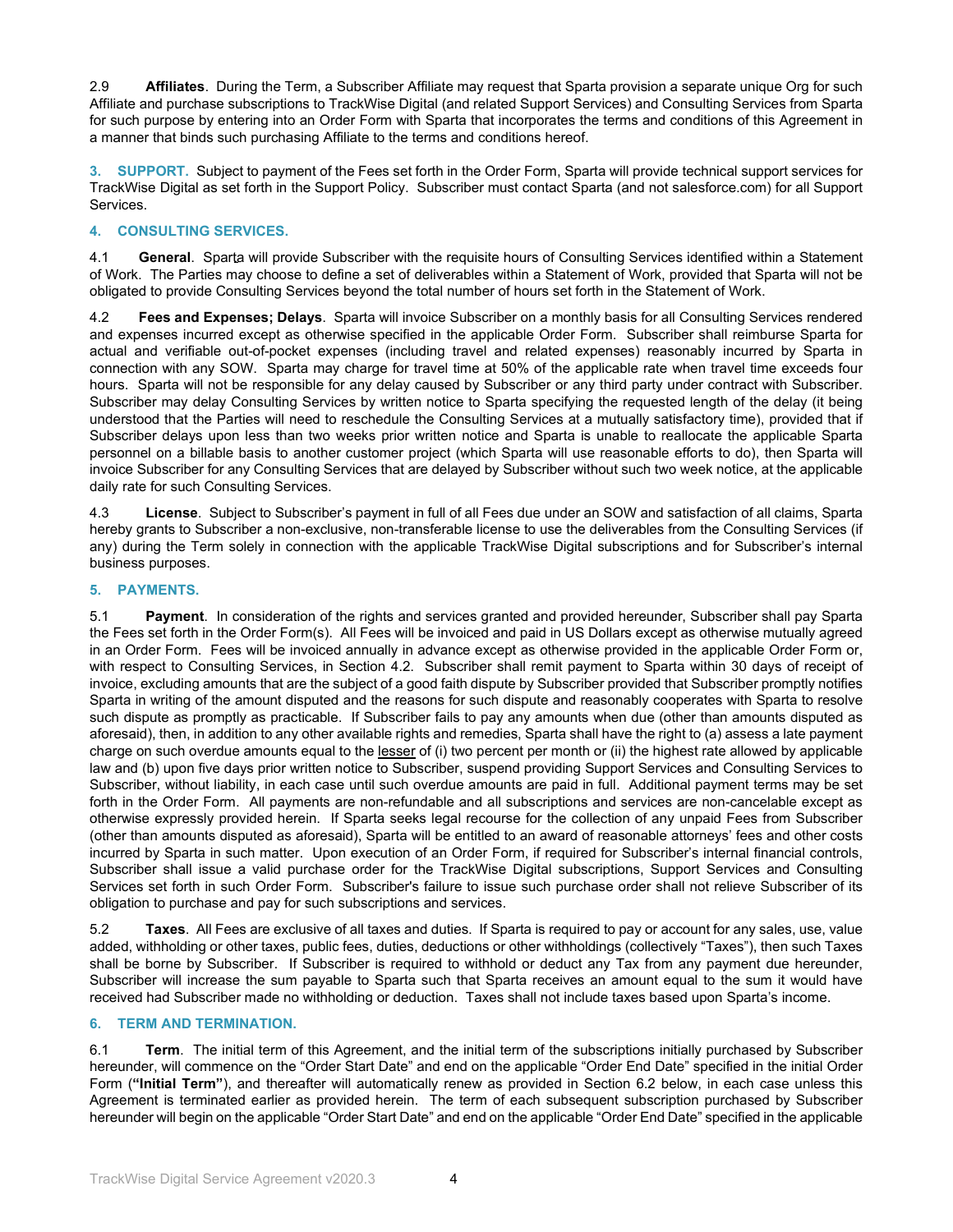Order Form, and thereafter will automatically renew as provided in Section 6.2, in each case unless this Agreement is terminated earlier as provided herein.

6.2 **Renewal**. Sparta shall provide notice via electronic mail of the upcoming renewal of this Agreement and of the subscriptions purchased by Subscriber hereunder approximately 90 days prior to the end of the Initial Term and each subsequent renewal term. Unless either Party gives notice of its intent not to renew this Agreement and such subscriptions at least 45 days prior to the end of the then-current term, this Agreement and such subscriptions shall automatically renew for a subsequent 36 month period unless a different renewal period is specified in the Order Form, in which case each renewal term shall be for the renewal period specified in the Order Form.

6.3 **Termination for Cause**. Either Party may terminate this Agreement upon written notice to the other Party if the other Party materially breaches this Agreement and fails to cure such breach within 30 days of delivery of written notice thereof. Notwithstanding the foregoing, Sparta may terminate this Agreement upon written notice to Subscriber if Subscriber fails to cure any payment default (other than a payment disputed in accordance with Section 5.1 above) within 10 days of delivery of written notice thereof. Either Party may terminate any Statement of Work (but not this Agreement) upon written notice to the other Party if the other Party materially breaches such Statement of Work and fails to cure such breach within 30 days of delivery of written notice thereof.

6.4 **Effect of Termination**. Termination of this Agreement shall automatically terminate all Order Forms (including all subscriptions). Upon termination of this Agreement, (a) all rights and licenses granted by Sparta hereunder and under all Order Forms (including Subscriber's right to access and use TrackWise Digital and Subscriber Data in Subscriber's Org, subject to the data retrieval provisions in Section 12.3 (Data Management and Retrieval)), shall automatically terminate, (b) Subscriber shall immediately cease all use of TrackWise Digital and (c) subject to the data retrieval provisions of Section 12.3, each Party shall promptly return or destroy all Confidential Information of the other Party in its possession. All payment obligations of Subscriber incurred, accrued or arising prior to the effective date of termination shall survive and be payable in accordance with the applicable payment terms herein.

6.5 **Survival**. The following provisions shall survive any termination of this Agreement: Sections 1 (Definitions), 2.2 (Access and Use Restrictions), 5 (Payments), 6.4 (Effect of Termination), 6.5 (Survival), 7 (Intellectual Property), 8 (Confidentiality), 9.4 (Disclaimer), 10 (Limitation of Liability), 11 (Indemnification), 12.1 (Ownership of Subscriber Data), 12.3 (Data Management and Retrieval) and 13 (Miscellaneous).

**7. INTELLECTUAL PROPERTY.** Notwithstanding anything to the contrary, as between the Parties, Sparta retains and shall be the sole owner of all right, title and interest, including all Intellectual Property rights, in, to and under the following (the following being collectively referred to as **"Sparta Property"**): (a) TrackWise Digital, the Documentation, the Support Services, the Consulting Services and deliverables (if any), data regarding Subscriber's use of TrackWise Digital, and all other software, technology, content, deliverables and materials provided or prepared by or on behalf of Sparta or used by Sparta in providing TrackWise Digital, and all other Sparta Confidential Information; (b) any and all suggestions, ideas, enhancement requests, feedback, recommendations and other information provided by Subscriber or any employee, agent or contractor of Subscriber (all rights in which are hereby assigned to Sparta) or any other person or entity relating to any of the foregoing; (c) all derivative works, customizations, enhancements, modifications, extensions and improvements in or related to any of the foregoing; and (d) all Intellectual Property related to, developed with or from, or provided in connection with or as part of, any of the foregoing; but in each case excluding Subscriber Confidential Information. Except for the rights expressly granted herein, Sparta does not grant, license or transfer to Subscriber or any User or other third party any rights to any Sparta Property. This Agreement is not a sale and Sparta does not convey any rights of ownership in or related to any of the foregoing. No implied licenses are granted herein and all rights not expressly granted to Subscriber herein are reserved by Sparta.

# **8. CONFIDENTIALITY.**

8.1 **Confidential Information**. Each Party shall: (a) treat as confidential, and shall not disclose, any Confidential Information of the other Party other than to its employees, affiliates, contractors, consultants or advisors (each, a **"Representative"**) who have a bona fide need-to-know such Confidential Information, provided that (i) such Representatives are bound by legally enforceable obligations consistent with and at least as restrictive as the provisions of this Section 8 and (ii) the receiving Party shall be responsible for any breach by its Representatives; (b) use the same degree of care to protect the other Party's Confidential Information as it uses to protect its own Confidential Information of a similar nature, but in no case less than reasonable care or, if more restrictive, the degree of care required by applicable law or regulation; and (c) use the other Party's Confidential Information only for the purposes described in this Agreement.

8.2 **Exceptions**. Confidential Information shall not include: (a) any information that is or becomes generally available to the public (provided that such information did not become public as a result of the receiving Party's or its Representative's disclosure thereof in breach of this Agreement); (b) any information received by the receiving Party (without restriction on use or disclosure) from sources other than the disclosing Party or its Representatives (provided that such source is not subject to a confidentiality obligation with regard to such information); or (c) any information that is independently developed by the receiving Party without use of or reference to Confidential Information of the other Party. Notwithstanding the foregoing, either Party may disclose Confidential Information of the other Party to any regulatory agency or court of competent jurisdiction if such information to be disclosed is (i) approved in writing by the other Party for disclosure or (ii) to the extent required by law, regulatory agency or court order to be disclosed by such Party, provided that, to the extent legally permitted, prompt prior written notice of such required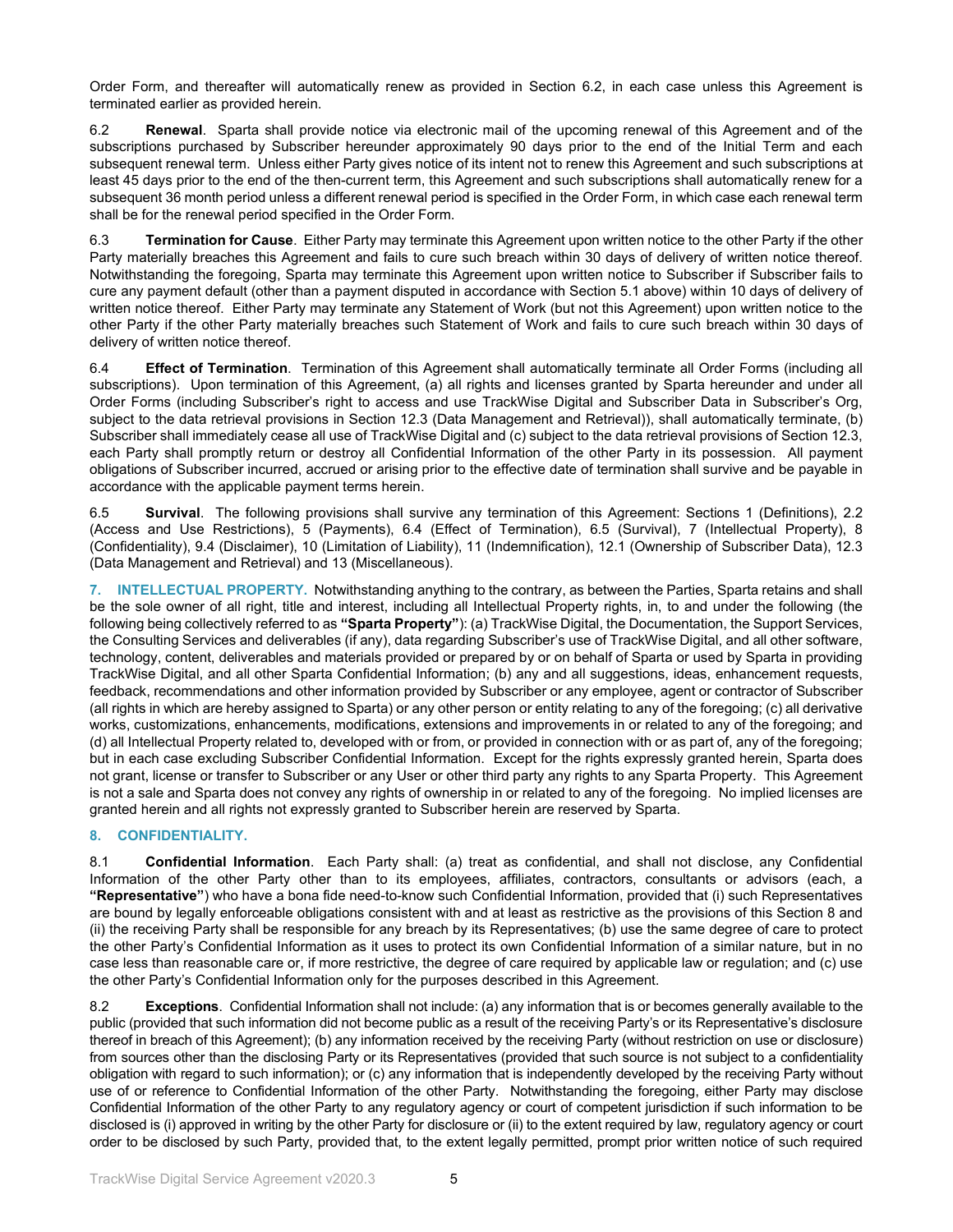disclosure is given to the other Party and provided further that such Party shall reasonably cooperate with the other Party (at such other Party's cost and expense) to limit the extent of such disclosure.

#### **9. REPRESENTATIONS AND WARRANTIES.**

9.1 **Due Organization, Conflicting Agreements**. Each Party represents that: (a) it is duly organized, validly existing and in good standing under the laws of its jurisdiction of organization; (b) it has full corporate power and authority to execute and deliver this Agreement and comply with its obligations herein; and (c) it has no outstanding agreement that would conflict in any material way with the provisions of this Agreement or preclude it from complying with the provisions hereof.

#### 9.2 **Sparta Warranties**.

(a) **TrackWise Digital**. Sparta warrants to Subscriber that during the Term: (i) TrackWise Digital will perform substantially in accordance with the Documentation; and (ii) Sparta will not materially decrease the overall functionality of TrackWise Digital. In the event of a breach of the foregoing warranty, and as Subscriber's sole and exclusive remedy and Sparta's sole and exclusive obligation and liability, Sparta shall either, at its option: (A) correct the non-conforming component of TrackWise Digital; or (B) terminate this Agreement and refund to Subscriber any prepaid unused subscription Fees covering the remainder of the then-current Term.

(b) **Services**. Sparta warrants to Subscriber that, during the period of performance and for 30 days thereafter, Sparta's services hereunder will be performed in a competent, professional and workmanlike manner by personnel of adequate training and experience. Subscriber's sole and exclusive remedy and Sparta's sole and exclusive obligation and liability for any failure of services to conform to this warranty shall be for Sparta to re-perform the nonconforming services.

9.3 **Subscriber Warranties**. Subscriber represents and warrants that Subscriber or its licensors own all right, title and interest in and to all Subscriber Data.

9.4 **Disclaimer**. TO THE MAXIMUM EXTENT PERMITTED BY APPLICABLE LAW, EXCEPT FOR THE EXPRESS WARRANTIES SET FORTH IN THIS AGREEMENT, TRACKWISE DIGITAL AND ALL DOCUMENTATION, SUPPORT SERVICES AND CONSULTING SERVICES ARE PROVIDED "AS IS" AND "AS AVAILABLE", AND SPARTA MAKES NO OTHER REPRESENTATION OR WARRANTY OF ANY KIND, WHETHER WRITTEN OR ORAL, EXPRESS, IMPLIED IN FACT OR BY OPERATION OF LAW, OR STATUTORY, AS TO ANY MATTER WHATSOEVER. SPARTA (FOR ITSELF AND ITS AFFILIATES, LICENSORS AND OTHER PROVIDERS) EXPRESSLY DISCLAIMS ALL IMPLIED WARRANTIES, TERMS AND CONDITIONS, INCLUDING ALL IMPLIED WARRANTIES, TERMS AND CONDITIONS OF MERCHANTABILITY, FITNESS FOR A PARTICULAR PURPOSE, SATISFACTORY QUALITY, NON-INFRINGEMENT, OWNERSHIP, QUIET ENJOYMENT, SECURITY OR ARISING FROM A COURSE OF DEALING, USAGE OR TRADE PRACTICE, ALL OF WHICH ARE HEREBY EXCLUDED TO THE MAXIMUM EXTENT PERMITTED BY APPLICABLE LAW. WITHOUT LIMITING THE GENERALITY OF THE FOREGOING, SPARTA DOES NOT WARRANT THAT TRACKWISE DIGITAL OR THE SUPPORT SERVICES WILL PERFORM CONTINUOUSLY OR WITHOUT INTERRUPTION, BE ERROR FREE, MEET SUBSCRIBER'S REQUIREMENTS, OR BE TIMELY OR SECURE, OR THAT DATA PROVIDED THROUGH TRACKWISE DIGITAL WILL BE ACCURATE, UP-TO-DATE, COMPLETE OR FREE OF HARMFUL COMPONENTS OR NOT LOST OR DAMAGED. SUBSCRIBER MAY NOT MAKE OR PASS ON ANY REPRESENTATION OR WARRANTY ON BEHALF OF SPARTA TO ANY THIRD PARTY**.**

**10. LIMITATION OF LIABILITY.** TO THE MAXIMUM EXTENT PERMITTED BY APPLICABLE LAW, EXCEPT FOR SUBSCRIBER'S (A) NON-COMPLIANCE WITH THE PAYMENT OBLIGATIONS OR THE ACCESS OR USE LIMITATIONS OF THIS AGREEMENT, (B) BREACHES OF SECTION 8 (CONFIDENTIALITY) OR (C) VIOLATION, MISAPPROPRIATION OR MISUSE OF SPARTA'S INTELLECTUAL PROPERTY RIGHTS, IN NO EVENT SHALL SPARTA (OR ITS AFFILIATES, LICENSORS OR OTHER PROVIDERS) OR SUBSCRIBER BE LIABLE TO THE OTHER FOR: (I) ANY DAMAGES FALLING WITHIN ANY OF THE FOLLOWING CATEGORIES: (a) LOST PROFITS; (b) LOST BUSINESS, REVENUES OR SAVINGS; (c) BUSINESS INTERRUPTION; (d) LOSS OF GOODWILL; (e) LOSS OF ANTICIPATED SAVINGS; OR (f) LOSS, CORRUPTION OR MODIFICATION OF DATA OR OTHER INFORMATION; OR (II) ANY SPECIAL, INCIDENTAL, INDIRECT, PUNITIVE, EXEMPLARY OR CONSEQUENTIAL DAMAGES WHATSOEVER; IN EACH CASE ARISING OUT OF OR IN CONNECTION WITH THIS AGREEMENT (INCLUDING ANY ORDER FORM), REGARDLESS OF THE FORM OF ACTION, WHETHER IN CONTRACT, TORT (INCLUDING NEGLIGENCE), BREACH OF STATUTORY DUTY OR OTHERWISE, EVEN IF ADVISED OF THE POSSIBILITY OF SUCH DAMAGES. TO THE MAXIMUM EXTENT PERMITTED BY APPLICABLE LAW, SPARTA AND ITS AFFILIATES' AGGREGATE AND CUMULATIVE LIABILITY UNDER OR IN CONNECTION WITH THIS AGREEMENT (INCLUDING ALL ORDER FORMS), REGARDLESS OF THE FORM OF ACTION, WHETHER IN CONTRACT, TORT (INCLUDING NEGLIGENCE), BREACH OF STATUTORY DUTY OR OTHERWISE, SHALL IN NO EVENT EXCEED THE TOTAL AMOUNT OF THE FEES PAID BY SUBSCRIBER FOR TRACKWISE DIGITAL HEREUNDER DURING THE SIX MONTH PERIOD IMMEDIATELY PRECEDING THE DATE OF THE EVENT GIVING RISE TO LIABILITY. TO THE MAXIMUM EXTENT PERMITTED BY APPLICABLE LAW, SPARTA AND ITS AFFILIATES SHALL NOT BE LIABLE FOR, AND SPARTA (FOR ITSELF AND ITS AFFILIATES) HEREBY DISCLAIMS, ANY DAMAGES OR LOSSES CAUSED BY OR RESULTING FROM THE CONDUCT, SOFTWARE, CONTENT, PRODUCTS, SERVICES OR INFORMATION OF ANY THIRD PARTY.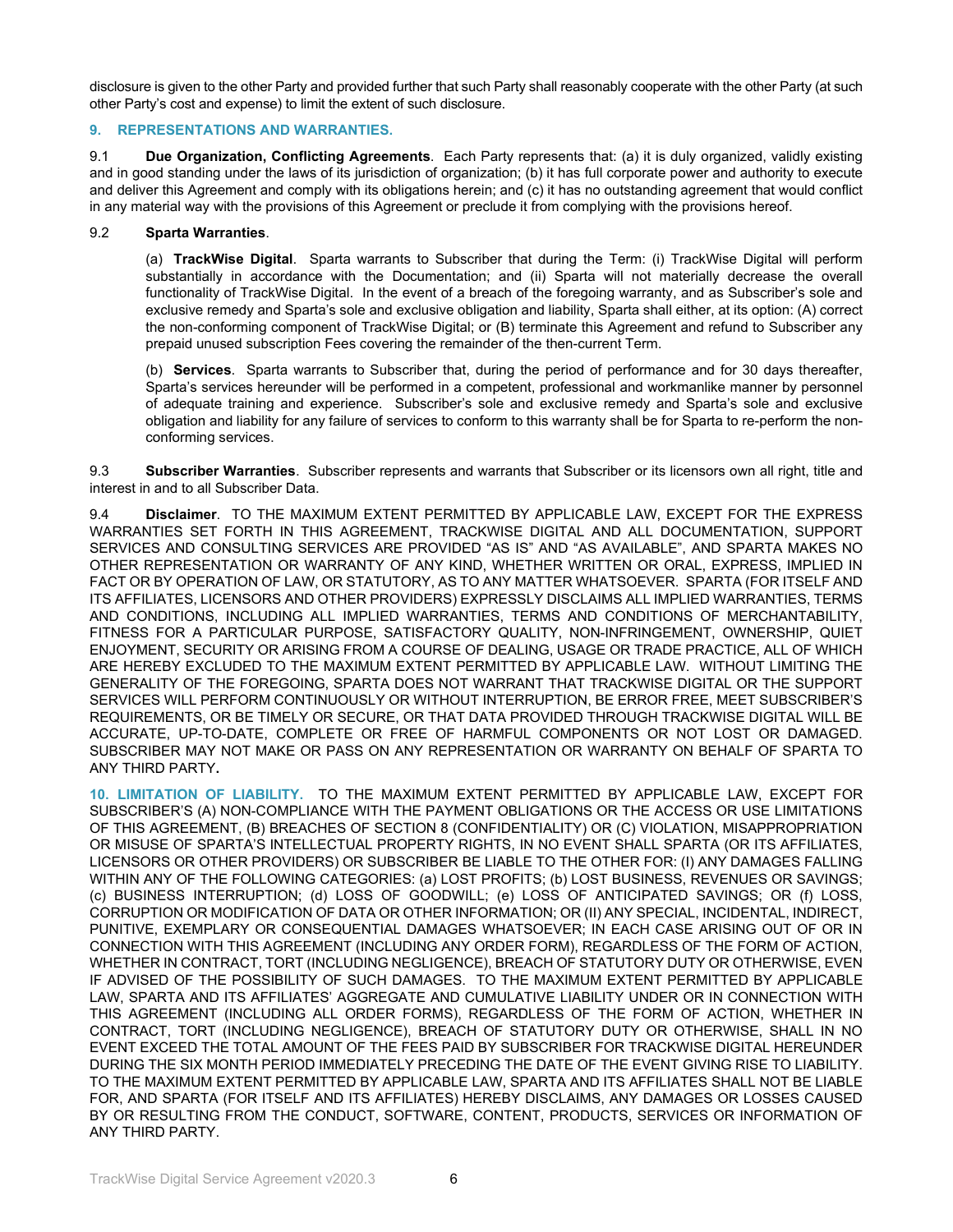Nothing in this Agreement (including any Order Form) shall limit or exclude either Party's or its Affiliates' liability for (a) death or personal injury caused by its or their negligence or the negligence of its or their employees, agents or subcontractors, (b) fraud or fraudulent misrepresentation or (c) any other liability to the extent that it cannot be limited or excluded by applicable law.

## **11. INDEMNIFICATION.**

11.1 **Sparta Intellectual Property Infringement**. Notwithstanding anything to the contrary in this Agreement, and subject to Section 11.3, Sparta agrees to defend, or, at its option, settle, any third-party claim, suit or proceeding against Subscriber to the extent based on a claim that TrackWise Digital infringes any third-party copyright, patent, trademark or trade secret that relates to Subscriber's use of TrackWise Digital (a "**Third-Party IP Claim**"). Sparta shall pay the damages and reasonable and verifiable costs and expenses which are finally awarded against Subscriber by final judgment of a court of competent jurisdiction (or pursuant to settlements agreed to in writing by Sparta) directly attributable to such Third-Party IP Claim. If TrackWise Digital becomes, or in Sparta's opinion is likely to become, the subject of a claim of infringement or injunction, Sparta shall have the right, at its option and expense, to: (a) procure the necessary rights to enable Subscriber's continued use of TrackWise Digital as set forth in this Agreement; (b) replace or modify TrackWise Digital so that it is no longer claimed to infringe; or (c) terminate this Agreement and the Order Form(s) as they relate to, and Subscriber's right to use, the affected portion of TrackWise Digital and refund to Subscriber any prepaid unused portion of the subscription Fees paid by Subscriber for such affected portion for the remainder of the then-current Term. Sparta shall have no liability under this Section 11 or otherwise to the extent that a Third-Party IP Claim arises out of or relates to: (i) use of TrackWise Digital in a manner that does not comply with this Agreement; (ii) use of TrackWise Digital in combination with software, hardware, applications, content or data not provided by Sparta; (iii) modifications to TrackWise Digital not made by Sparta; or (iv) use of any version other than a current release of TrackWise Digital, if infringement would have been avoided by use of the current release.

11.2 **Subscriber Indemnification**. Notwithstanding anything to the contrary in this Agreement, and subject to Section 11.3, Subscriber shall defend, or, at its option, settle, any third-party claim, suit or proceeding against Sparta to the extent arising out of or related to: Subscriber Data; any of Subscriber's products or services; or negligent, reckless, illegal or improper conduct of Subscriber's Users. Subscriber shall pay the damages and reasonable and verifiable costs and expenses which are finally awarded against Sparta by final judgment of a court of competent jurisdiction (or pursuant to settlements agreed to in writing by Subscriber) directly attributable to such claim.

11.3 **Conditions**. Each Party's indemnification obligations under this Section 11 are subject to the conditions that: (a) the indemnified Party provides the indemnifying Party with prompt written notice of the indemnifiable claim unless the delay in notification has no prejudicial effect on the indemnifying Party's ability to defend or settle such claim; (b) the indemnifying Party retains sole control of the defense and/or settlement of the indemnifiable claim; (c) the indemnified Party does not prejudice the defense of the indemnifiable claim; and (d) the indemnified Party provides the indemnifying Party with such cooperation, assistance, documents, authority and information as the indemnifying Party may reasonably require in relation to any indemnifiable claim and the defense and/or settlement thereof. The indemnified Party shall have the right, at its own expense, to participate in such litigation or defense and to retain its own separate counsel and advise the indemnifying Party on any proposed settlements, but only to the extent that such participation and advice do not unreasonably interfere with the indemnifying Party's ability to perform its obligations under this Section 11. The indemnifying Party shall not, without the indemnified Party's prior written consent (not to be unreasonably withheld), settle, compromise or consent to the entry of any judgment in any indemnifiable claim unless such settlement, compromise or consent is solely monetary in nature and does not include a statement as to, or an admission of fault by or on behalf of, the indemnified Party.

11.4 **Sole Remedy**. SECTION 11.1 STATES SPARTA'S AND ITS AFFILIATES' SOLE AND EXCLUSIVE OBLIGATION AND LIABILITY, AND SUBSCRIBER'S SOLE AND EXCLUSIVE REMEDY, REGARDING INFRINGEMENT OR MISAPPROPRIATION BY ANY PART OF TRACKWISE DIGITAL OF THIRD-PARTY INTELLECTUAL PROPERTY RIGHTS. SECTION 11.2 STATES SUBSCRIBER'S SOLE AND EXCLUSIVE OBLIGATION AND LIABILITY, AND SPARTA'S AND ITS AFFILIATES' SOLE AND EXCLUSIVE REMEDY, REGARDING INFRINGEMENT OR MISAPPROPRIATION OF THIRD-PARTY INTELLECTUAL PROPERTY RIGHTS BY ANY SUBSCRIBER DATA OR ANY OTHER SUBSCRIBER PRODUCT OR SERVICE.

## **12. DATA AND DATA SECURITY.**

12.1 **Ownership of Subscriber Data**. As between the Parties, Subscriber retains sole ownership of all Subscriber Data. Subscriber, not Sparta, has sole responsibility for the content, accuracy, quality, integrity, legality, reliability, appropriateness and Intellectual Property ownership or right to use of all Subscriber Data, and Sparta is not responsible or liable for Subscriber's actions related to the deletion, correction, destruction, damage, loss or failure to store any Subscriber Data.

12.2 **Access and Use of Data**. (a) Subscriber acknowledges that: (i) with each use of TrackWise Digital, TrackWise Digital will use the functionality of TrackWise Digital and the SFDC Service to access, retrieve, manipulate, process and modify Subscriber Data based on Subscriber's configuration of TrackWise Digital; and (ii) when using TrackWise Digital it can make permanent changes and edits to the Subscriber Data in its Org, including mass updates and mass alterations. (b) Subscriber acknowledges that Sparta has no access to Subscriber's Org or Subscriber Data within the Org unless special access to the Org is enabled to Sparta by Subscriber for a specific purpose (e.g., as a temporary Admin User for the purpose of configuring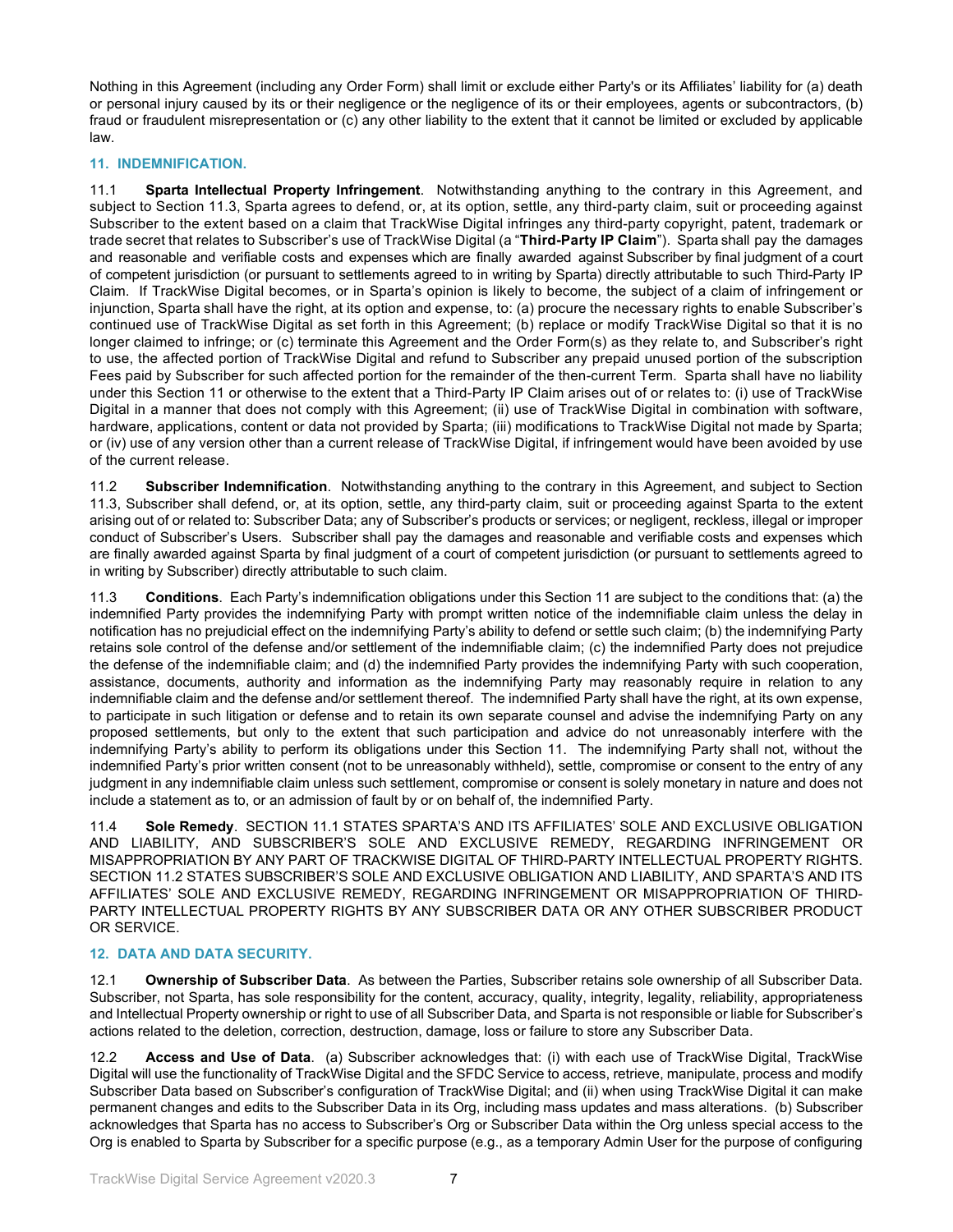TrackWise Digital as part of Consulting Services); Subscriber acknowledges that if Subscriber grants Sparta access to the Org through its Account, then Sparta will have the ability to access Subscriber Data within the Org. Subscriber hereby consents to and grants Sparta a nonexclusive license during the Term (i) for Sparta to access the Org for so long as Subscriber enables such access and (ii) for TrackWise Digital and, if applicable, Sparta to access, use, transmit, modify and copy Subscriber Data from time to time as necessary solely for the purpose of providing TrackWise Digital, Support Services and Consulting Services to Subscriber and related support and administration or otherwise as requested by Subscriber.

12.3 **Data Management and Retrieval**. (a) All access and interaction between TrackWise Digital and Subscriber's Account are managed exclusively by Subscriber through its Account administration and security settings. Subscriber acknowledges that the SFDC Service, not Sparta, stores Subscriber Data (as defined in the SFDC Service Agreement referred to below). Subscriber's access to and use of TrackWise Digital is subject to, and Subscriber shall comply and cause its Users to comply with, the salesforce.com terms and conditions, as updated from time to time, currently located at http://spartasystems.com/legal/SFDC-service-agreement.pdf (the **"SFDC Service Agreement"**). (b) As set forth in the SFDC Service Agreement, in order to obtain a copy of Subscriber Data that is stored within the SFDC Service following termination of this Agreement, salesforce.com requires that Subscriber must first request a copy of such data, through Sparta, within 30 days from the termination date, which data will be made available to Subscriber in a .csv format via temporary access to the Account; salesforce.com has no obligation to retain Subscriber Data after the end of such 30-day period. For clarity, upon termination, Subscriber's ability to access and use TrackWise Digital (including Subscriber Data in Subscriber's Org) will immediately cease and Sparta has no ability to, and no obligation to, maintain or forward any Subscriber Data. Any modifications to Subscriber Data made in any way outside of the Platform (as defined in the SFDC Service Agreement), if any, will not be captured in Subscriber Data as returned by the SFDC Service. Certain TrackWise Digital modules and/or processes may be hosted on Amazon Web Services (AWS) or other Sparta third-party hosting providers. Data management and retrieval upon termination may differ for data hosted on such providers. For TrackWise Digital modules and processes hosted on AWS, Subscriber will have 30 days from the date of termination of this Agreement to request that Sparta provide a copy of its documents and renditions that are resident on AWS, and Sparta will promptly provide such files to Subscriber via a secured FTP site or similar commercially reasonable vehicle; following confirmation by Subscriber that Subscriber has downloaded such files, such files will be removed from such FTP site or other vehicle as well as from AWS.

12.4 **Security**. Sparta will implement, as part of TrackWise Digital, appropriate technical and organizational measures designed for the protection of the security and confidentiality of Subscriber Data resident in TrackWise Digital against accidental or unlawful loss, access or disclosure. Sparta's service providers will implement appropriate technical and organizational measures for the protection of the security and confidentiality of Subscriber Data resident on such service providers' systems against accidental or unlawful loss, access or disclosure. Sparta and its hosting service providers will maintain, at a minimum, SOC-2 Type II report compliance audit documentation, or its equivalent, during the Term and will provide a copy (or summary thereof in the case of AWS) to Subscriber once per year during the Term following written request. Subscriber shall use commercially reasonable efforts to prevent unauthorized access to and use of the Account and TrackWise Digital, and shall immediately notify Sparta of any such unauthorized access or use or any other breach of security known to Subscriber. Sparta reserves the right to suspend access to TrackWise Digital in the event of a security breach or threat. Subscriber acknowledges that to use TrackWise Digital, Subscriber Data leaves the SFDC Service and that salesforce.com is responsible for Subscriber Data only when it is resident within the SFDC Service.

12.5 **Data Processing and Transfer**. To the extent that Sparta processes any personal data originating from the European Economic Area and Switzerland ("**Restricted Personal Data**") in the course of providing TrackWise Digital, Support Services and/or Consulting Services to Subscriber, any such processing shall be governed by Sparta's then current Data Processing Agreement (or such other agreement as Sparta may agree) ("**DPA**"). Any and all transfers of Restricted Personal Data that are made to Sparta in the US shall be governed by one or more of the following data transfer mechanisms (at Sparta's option): (a) binding contractual or other provisions, such as the controller-to-processor standard contractual clauses approved by the European Commission from time to time; or (b) Sparta's certification to any program approved by a competent authority and permitting the transfer of Restricted Personal Data, such as binding corporate rules, or any successor to the US-EU/US-Swiss Privacy Shield Framework; or (iii) any other data transfer mechanism that is valid in the jurisdiction from which the Restricted Personal Data originates. For personal data originating from any other jurisdiction, the Privacy Policy shall apply.

## **13. MISCELLANEOUS.**

13.1 **Notices**. Notwithstanding anything to the contrary, notices and other communications may be given or made pursuant to this Agreement electronically including via Sparta's customer portal. Notwithstanding the foregoing, any notice concerning a material breach or termination of this Agreement (including the Order Forms) must be in writing and delivered in person or sent by certified or registered mail or internationally recognized express courier or overnight delivery service, and shall be deemed given upon personal, confirmed or documented delivery. All notices concerning a material breach of this Agreement (including the Order Forms) shall specify the nature of the breach in reasonable detail. All written notices or other written communications to Sparta shall be provided to the address first listed above, and addressed to: **ATTENTION: LEGAL DEPARTMENT**. All written notices to Subscriber shall be sent to the address first listed above and addressed to the individual signing this Agreement. With respect to notices and other communications by Sparta regarding Sparta's Privacy Policy, the Support Policy or any other information provided via the Account, such notices shall be deemed given when posted on Sparta's customer portal or e-mailed to the Subscriber's Account administrator(s).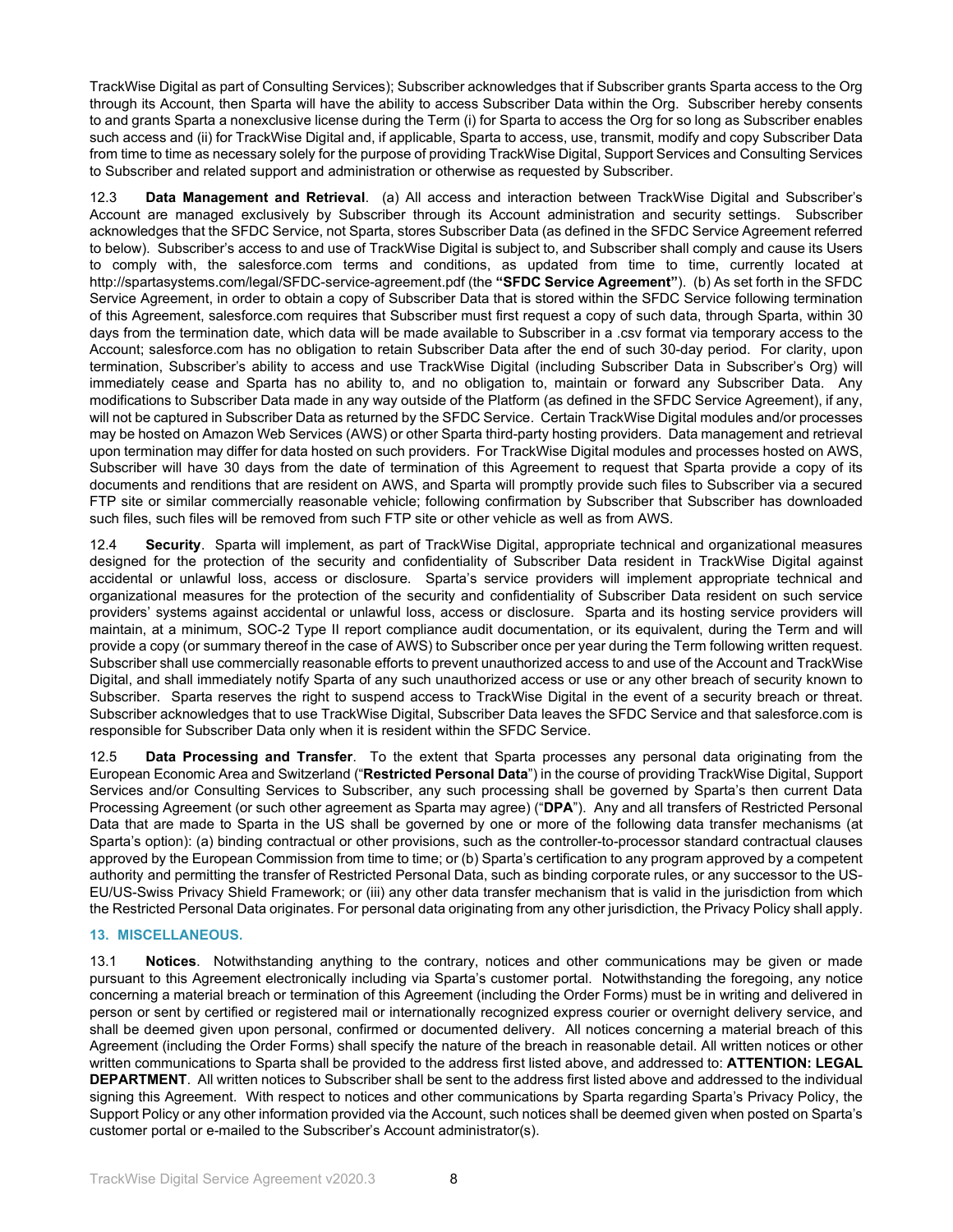13.2 **Entire Agreement; Modification; Waiver; Severability; Order of Precedence**. (a) This Agreement contains the entire understanding of the Parties with respect to the subject matter hereof and supersedes all prior agreements, oral or written, and all other communications between the Parties relating to such subject matter. Each Party acknowledges that it in entering into this Agreement it does not rely on, and shall have no remedies in respect of, any statement, representation, assurance or warranty (including negligently or innocently made statements) by or on behalf of any person or entity (whether or not a Party) that is not expressly set out herein. (b) This Agreement and the Order Forms may not be amended or modified, nor any of its provisions waived, except by mutually signed written agreement. Any failure or delay to enforce or exercise any right or remedy shall not be deemed a waiver of such or any other right or remedy. Any waiver of any breach shall not be deemed to be a waiver of any other or subsequent breach. (c) If any court of competent jurisdiction holds any provision of this Agreement or any Order Form as null, void or otherwise ineffective or invalid, such provision shall be deemed to be restated to reflect as nearly as possible the original intentions of the Parties in accordance with applicable law, and the remaining provisions shall remain in full force and effect and shall not be affected thereby. (d) Section headings in this Agreement are used solely for convenient reference and shall not be deemed to define or limit the provisions of this Agreement. The Parties drafted this Agreement without any presumption or rule requiring construction or interpretation against the Party drafting an instrument or causing any instrument to be drafted. (e) Any terms appearing on any purchase order, acknowledgment or confirmation that are different from or in addition to the terms of this Agreement or any Order Form shall not be binding on the Parties, even if signed and returned. In the event of any conflict or inconsistency among the following documents, the order of precedence shall be: (i) the SFDC Service Agreement; (ii) this Agreement; (iii) the applicable Order Form except to the extent the Order Form expressly supersedes a specified provision of this Agreement; and (iv) the Support Policy.

13.3 **Independent Contractors**. The Parties are independent contractors. This Agreement (including the Order Forms) does not create any partnership, franchise, joint venture, agency, fiduciary or employment relationship between the Parties. Sparta shall be solely responsible for the conduct and supervision of its personnel in the performance of its obligations hereunder. Neither Party shall have any right or authority to assume or create any obligation or responsibility, express or implied, on behalf of the other Party or to bind the other Party in any way whatsoever.

13.4 **Assignment**. Neither this Agreement nor any Order Form nor any right or obligation hereunder or thereunder may be assigned, transferred, delegated or subcontracted, by operation of law or otherwise, in whole or in part, by Subscriber without Sparta's prior written consent. Due to the importance of Subscriber's ownership and management, a Change of Control of Subscriber shall be deemed an assignment of this Agreement. "Change of Control" of Subscriber means a transaction or series of transactions (a) pursuant to which direct or indirect control of Subscriber is acquired by persons or entities other than those who, directly or indirectly, control Subscriber as of the Effective Date (with "control" having the meaning specified in definition of Affiliate in Section 1 above, or (b) resulting in the sale of all or substantially all of Subscriber's business or assets utilizing any part of TrackWise Digital. Subject to the foregoing, this Agreement (including the Order Forms) shall be binding upon and inure to the benefit of the Parties and their successors and assigns.

**Trademarks.** Sparta and its licensors reserve all rights in and to their trademarks, trade names, service marks and logos (collectively "Marks") and no right to use, modify or reproduce such Marks are granted. Subscriber agrees not to take or permit any action that may jeopardize the owner's rights in and to the Marks. Any and all uses of the Marks, or applications for or registrations of such Marks, shall inure to the benefit of Sparta or such licensors.

13.6 **Publicity**. Neither Party may issue or make any press release, announcement or publication containing or otherwise use any of the other Party's Marks without the other Party's prior written approval; provided that, during the Term, Sparta may list Subscriber as a subscriber of TrackWise Digital on Sparta's website and in other TrackWise Digital marketing materials.

Non-solicitation. During the Term and for a period of two years thereafter, Subscriber shall not employ or solicit the employment or services of any employee of Sparta or any of its Affiliates without the prior written consent of Sparta. For purposes of this provision, the general advertisement of employment opportunities by Subscriber in any public forum (including magazines, trade journals, publicly accessible internet services, classified advertisements or job fairs open to the public) shall not be considered "solicitation", and the hiring of an individual as a result of his or her response to such a general employment advertisement or in response to his or her unsolicited employment inquiry shall not constitute a breach of this Agreement.

13.8 **Force Majeure**. Except for payment obligations, neither Party will be liable for, or be considered to be in breach of this Agreement (including the Order Forms) on account of, any delay or failure to perform as a result of any cause or condition beyond such Party's reasonable control, including, for example, an act of God, act of government, flood, fire, earthquake, civil unrest, act of terror, epidemic, pandemic, Internet failure or delay, or denial of service attack. The affected Party shall use commercially reasonable efforts to avoid or remove such cause of non-performance or delay. If such cause or condition continues for a period of more than 60 days, then the other Party may terminate this Agreement for convenience upon ten (10) days' written notice to the affected Party.

13.9 **Insurance**. Throughout the Term, each Party shall bind and keep in force appropriate insurance coverage in accordance with industry practice applicable to its business.

13.10 **Compliance with Laws**. Subscriber shall not, and shall not permit Users to, access, use, export or re-export TrackWise Digital, or use TrackWise Digital to access, use, export or re-export Subscriber Data, in or to a U.S.-embargoed country or in violation of any applicable export law, regulation, order or sanction. Sparta represents that neither it nor any of its Affiliates is named on any U.S. government denied-party list. Subscriber represents that neither it nor any of its Affiliates